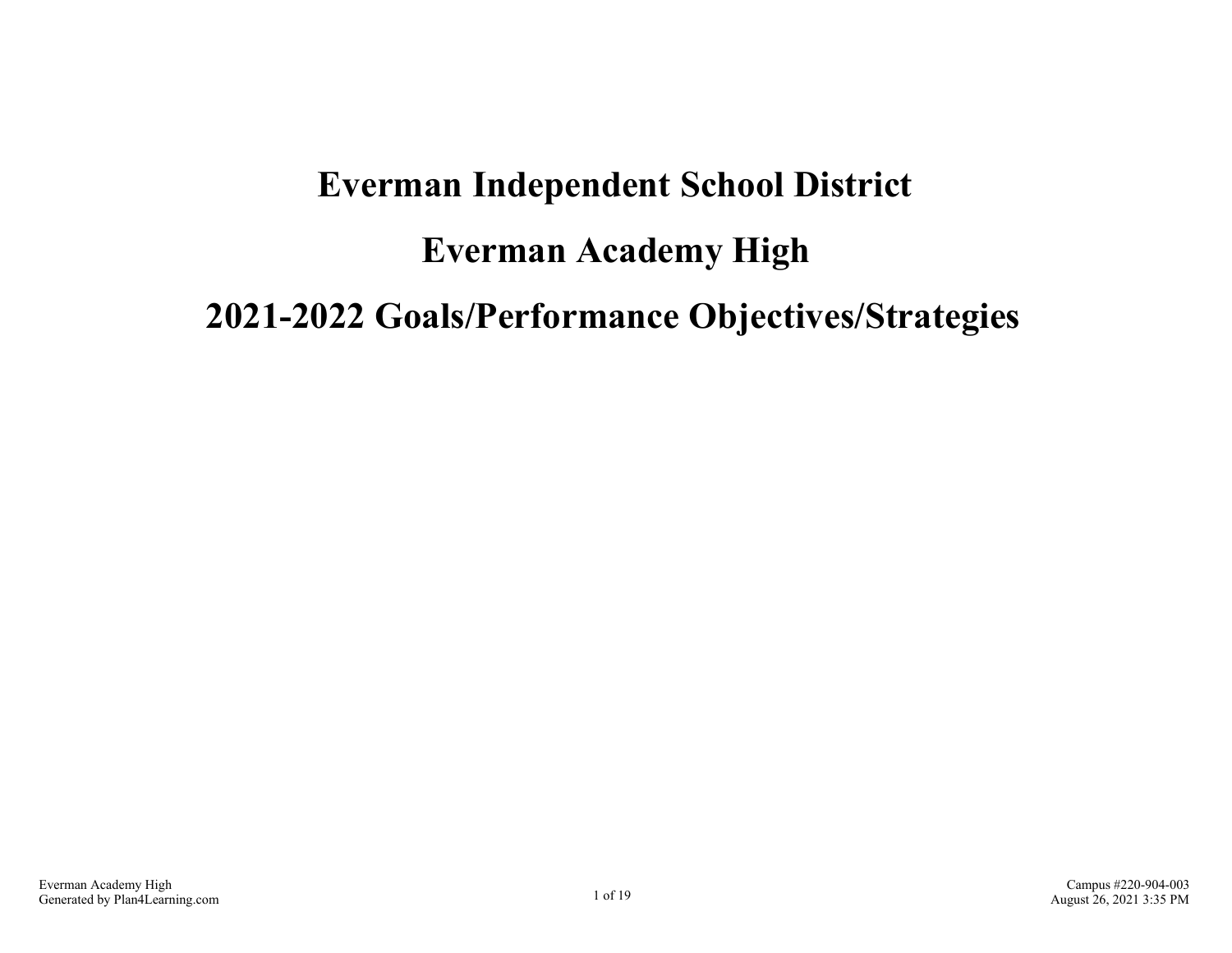# **Mission Statement**

Everman ISD, in partnership with parents and the community, will provide innovative instructional programs for students to inspire a passion for lifelong learning, to develop responsibility and character and to achieve academic excellence and college readiness enabling them to compete in an ever-changing global community.

### **Vision**

#### *One Goal: One Purpose, Student Success*

## **Core Beliefs**

1. Everman ISD manifests unity of vision and mission with goals for academic achievement.

2. Educators hold high expectations for all studentsto achieve through academic and behavioral support.

3. Everman ISD's culture of success depends on personal responsibility and accountability.

4. Continuous improvement occurs through sustained professional/earning, collaboration among all stakeholders and ongoing leadership development.

5. The District appreciates and embraces diversity and the resulting contributions to local and global communities.

6. The district actively encourages participation from all stakeholders.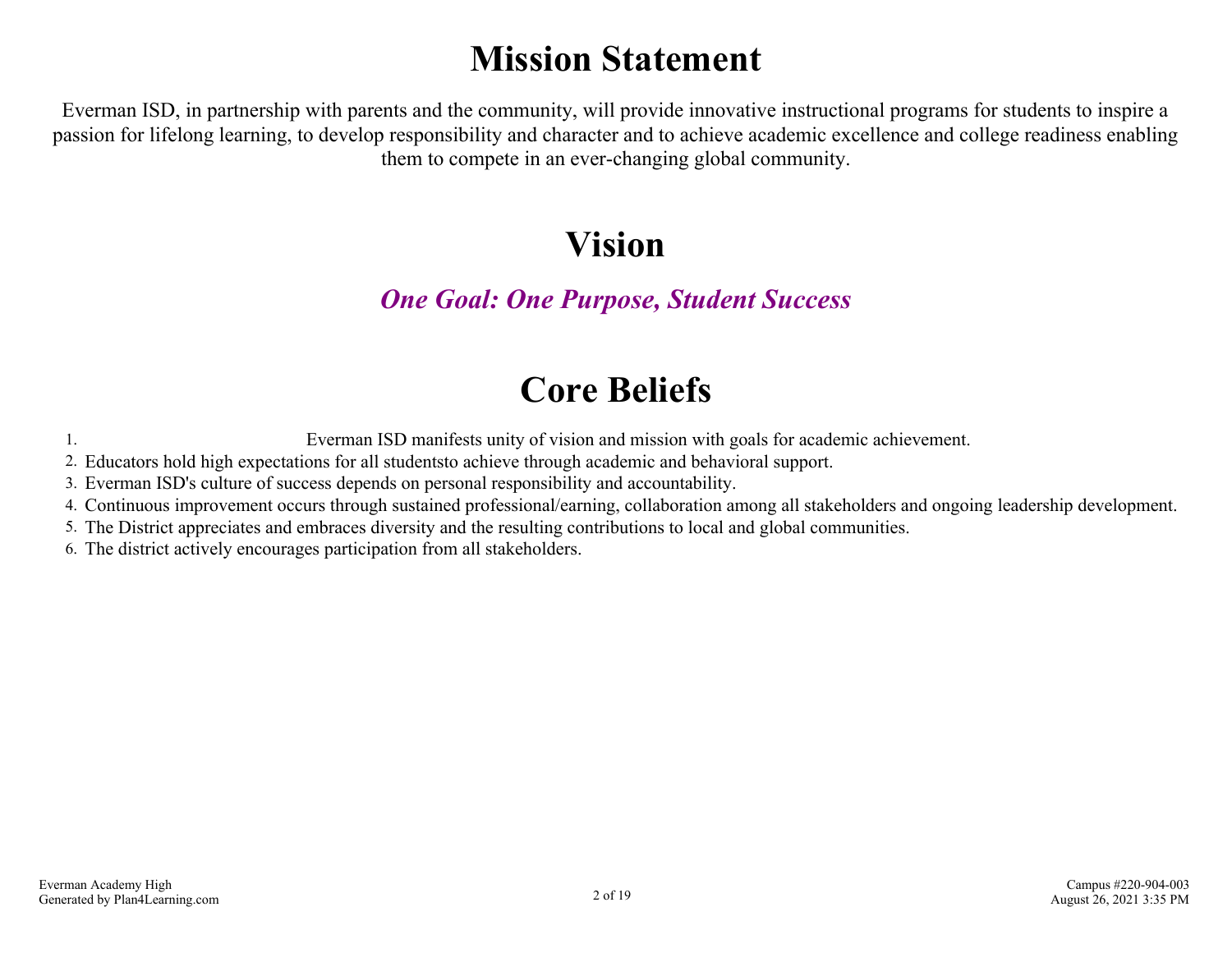#### **Table of Contents**

| Goals                                                                                                                           |    |
|---------------------------------------------------------------------------------------------------------------------------------|----|
| Goal 1: Improve student performance for all students on a variety of assessments in the effort to become an exemplary district. |    |
| Goal 2: To build strong relationships with our clientsstudents, parents, community and business partners.                       |    |
| Goal 3: To maintain a safe and secure environment for all students and staff.                                                   | 11 |
| Goal 4: To continually focus on the improvement of student attendance and the decline of the dropout rate.                      | 15 |
| Goal 5: To maintain facilities in a quality, cost-effective manner.                                                             | 16 |
| Goal 6: To recruit and retain outstanding faculty, staff, and administrators.                                                   | 17 |
|                                                                                                                                 |    |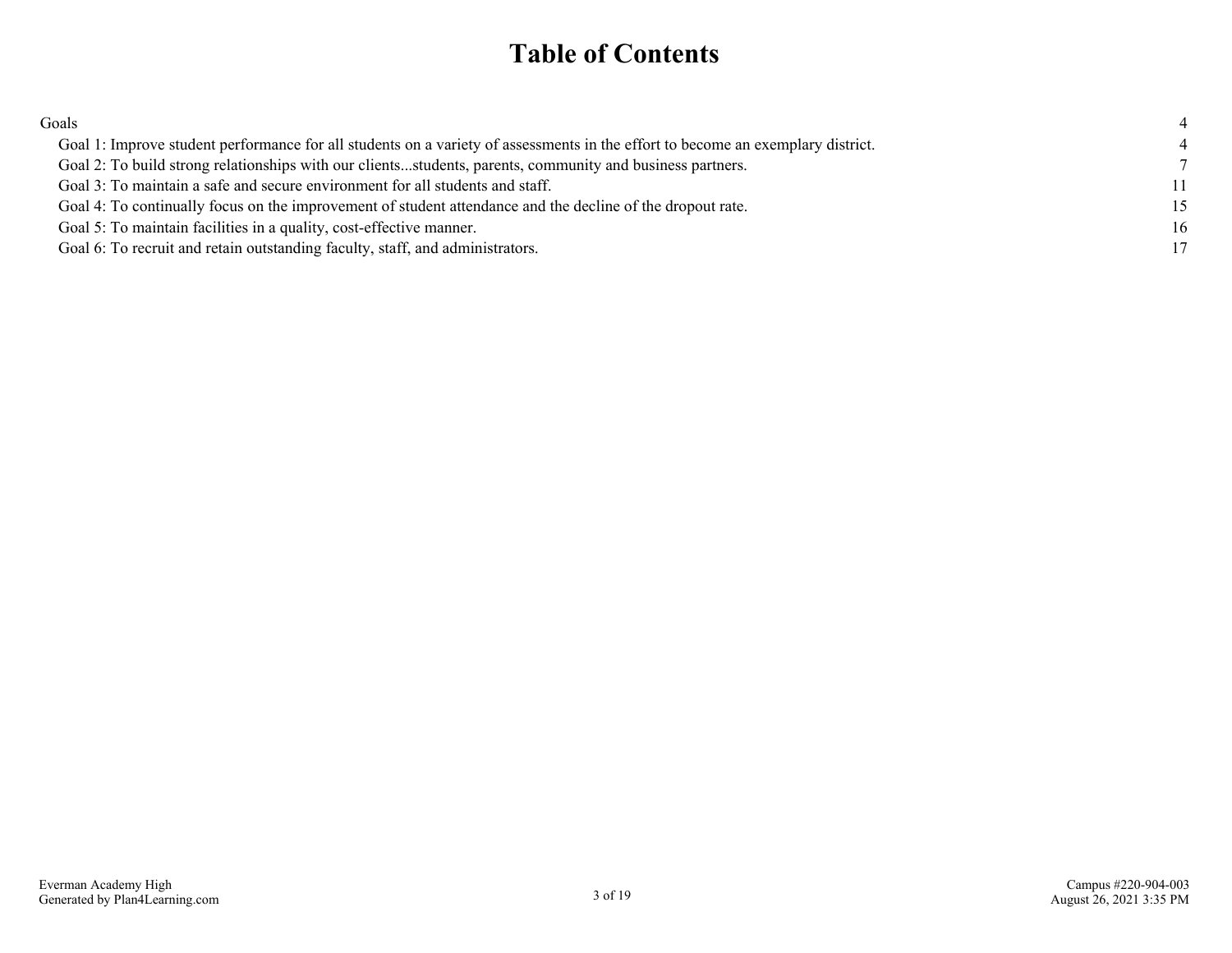#### **Goals**

<span id="page-3-0"></span>**Goal 1:** Improve student performance for all students on a variety of assessments in the effort to become an exemplary district.

**Performance Objective 1:** To provide virtual and in person push-in and pull-out tutorials during the school day including headphones to complete online coursework, refreshments, snacks, and translation support.

| <b>Strategy 1 Details</b>                                                                                                           | <b>Formative Reviews</b> |                          |     |  |
|-------------------------------------------------------------------------------------------------------------------------------------|--------------------------|--------------------------|-----|--|
| <b>Strategy 1:</b> To review the 2018-2019 English I/II STAAR EOC data to identify areas for improvement and at-risk students.      | Formative                |                          |     |  |
| Strategy's Expected Result/Impact: Make incremental gains on the English I/II STAAR EOC.                                            | <b>Nov</b>               | May                      |     |  |
| <b>Staff Responsible for Monitoring: Principal</b>                                                                                  |                          |                          |     |  |
| <b>Assistant Principal</b>                                                                                                          |                          |                          |     |  |
| Teachers                                                                                                                            |                          |                          |     |  |
| <b>Funding Sources:</b> - Title I-A, - IDEA                                                                                         |                          |                          |     |  |
| <b>Strategy 2 Details</b>                                                                                                           |                          | <b>Formative Reviews</b> |     |  |
| Strategy 2: To communicate tutorial expectations and schedule with parents and students via PeachJar, Blackboard, Google Classroom, | Formative                |                          |     |  |
| phone calls, emails, social media, and porch visits.                                                                                | <b>Nov</b>               | Feb                      | May |  |
| Strategy's Expected Result/Impact: Make incremental gains on the English I/II STAAR EOC.                                            |                          |                          |     |  |
| <b>Staff Responsible for Monitoring: Principal</b>                                                                                  |                          |                          |     |  |
| <b>Assistant Principal</b>                                                                                                          |                          |                          |     |  |
| Campus Secretary                                                                                                                    |                          |                          |     |  |
| Counselor<br>Teachers                                                                                                               |                          |                          |     |  |
| <b>Funding Sources: - Local</b>                                                                                                     |                          |                          |     |  |
|                                                                                                                                     |                          |                          |     |  |
| <b>Strategy 3 Details</b>                                                                                                           |                          | <b>Formative Reviews</b> |     |  |
| Strategy 3: To seek supplemental instructional support from an outside provider as deemed appropriate.                              |                          | <b>Formative</b>         |     |  |
| Strategy's Expected Result/Impact: Make incremental gains on the English I/II STAAR EOC.                                            | <b>Nov</b>               | Feb                      | May |  |
| <b>Staff Responsible for Monitoring: Principal</b><br><b>Assistant Principal</b>                                                    |                          |                          |     |  |
| <b>Funding Sources: - Local</b>                                                                                                     |                          |                          |     |  |
| Discontinue<br>Continue/Modify<br>No Progress<br>100%<br>Accomplished<br>0%                                                         |                          |                          |     |  |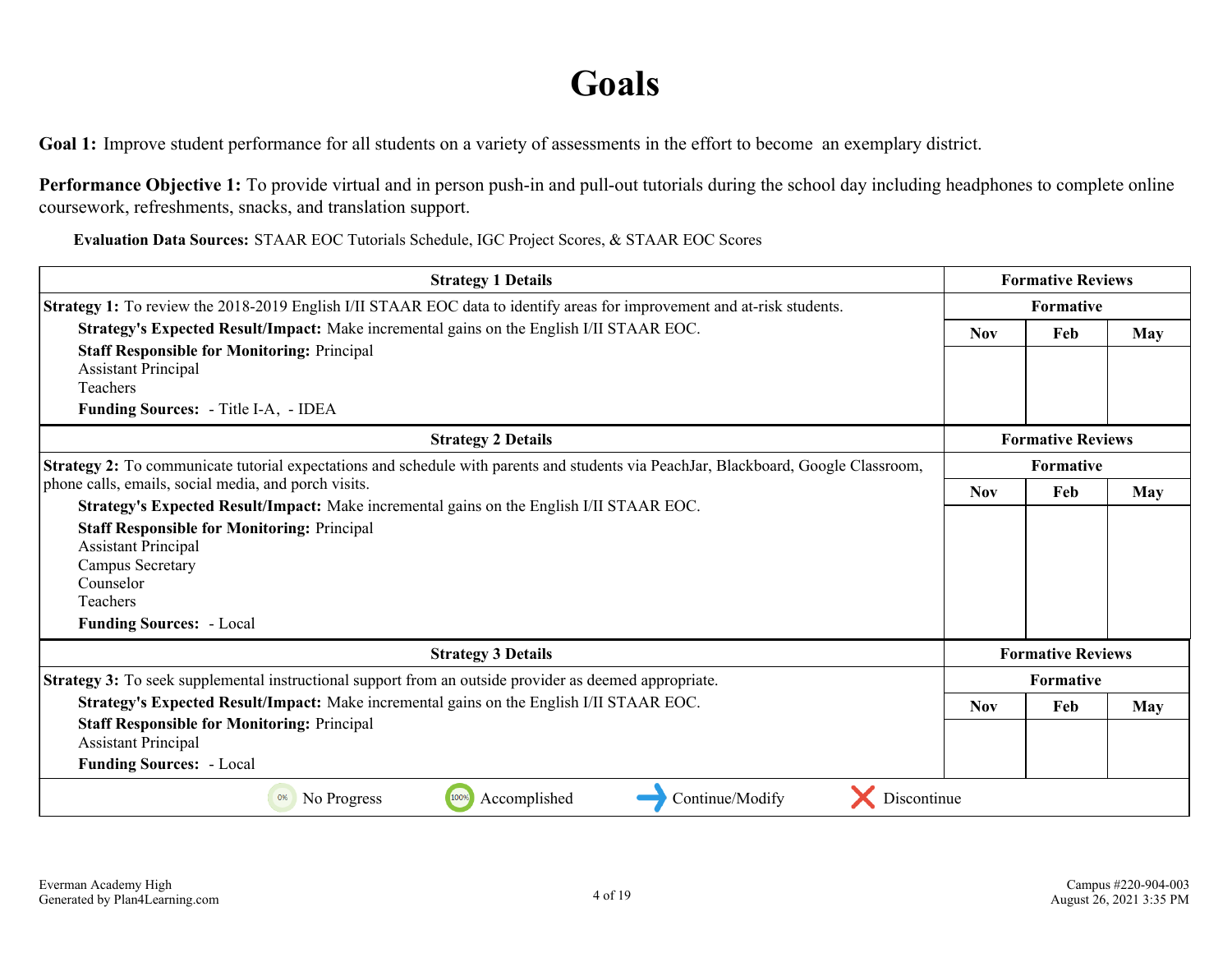**Goal 1:** Improve student performance for all students on a variety of assessments in the effort to become an exemplary district.

**Performance Objective 2:** Host an all things STAAR EOC family night in the fall and the spring including refreshments, snacks, and translation support.

| <b>Strategy 1 Details</b>                                                                                                          |            | <b>Formative Reviews</b> |            |
|------------------------------------------------------------------------------------------------------------------------------------|------------|--------------------------|------------|
| <b>Strategy 1:</b> To review the 2018-2019 STAAR EOC data to identify areas for improvement and at-risk students.                  |            | <b>Formative</b>         |            |
| Strategy's Expected Result/Impact: Make incremental gains on the English I/II STAAR EOC.                                           | <b>Nov</b> | Feb                      | <b>May</b> |
| <b>Staff Responsible for Monitoring: Principals</b>                                                                                |            |                          |            |
| <b>Assistant Principal</b>                                                                                                         |            |                          |            |
| Teachers                                                                                                                           |            |                          |            |
| <b>Funding Sources: - Local</b>                                                                                                    |            |                          |            |
| <b>Strategy 2 Details</b>                                                                                                          |            | <b>Formative Reviews</b> |            |
| Strategy 2: To communicate information about the event with parents and students via PeachJar, Blackboard, Google Classroom, phone |            | <b>Formative</b>         |            |
| calls, emails, social media, and porch visits.                                                                                     | <b>Nov</b> | Feb                      | <b>May</b> |
| Strategy's Expected Result/Impact: Make incremental gains on the English I/II STAAR EOC.                                           |            |                          |            |
| <b>Staff Responsible for Monitoring: Principal</b>                                                                                 |            |                          |            |
| <b>Assistant Principal</b>                                                                                                         |            |                          |            |
| Campus Secretary                                                                                                                   |            |                          |            |
| Counselor                                                                                                                          |            |                          |            |
| Teachers                                                                                                                           |            |                          |            |
| <b>Funding Sources: - Local</b>                                                                                                    |            |                          |            |
| Accomplished<br>Continue/Modify<br>Discontinue<br>100%<br>0%<br>No Progress                                                        |            |                          |            |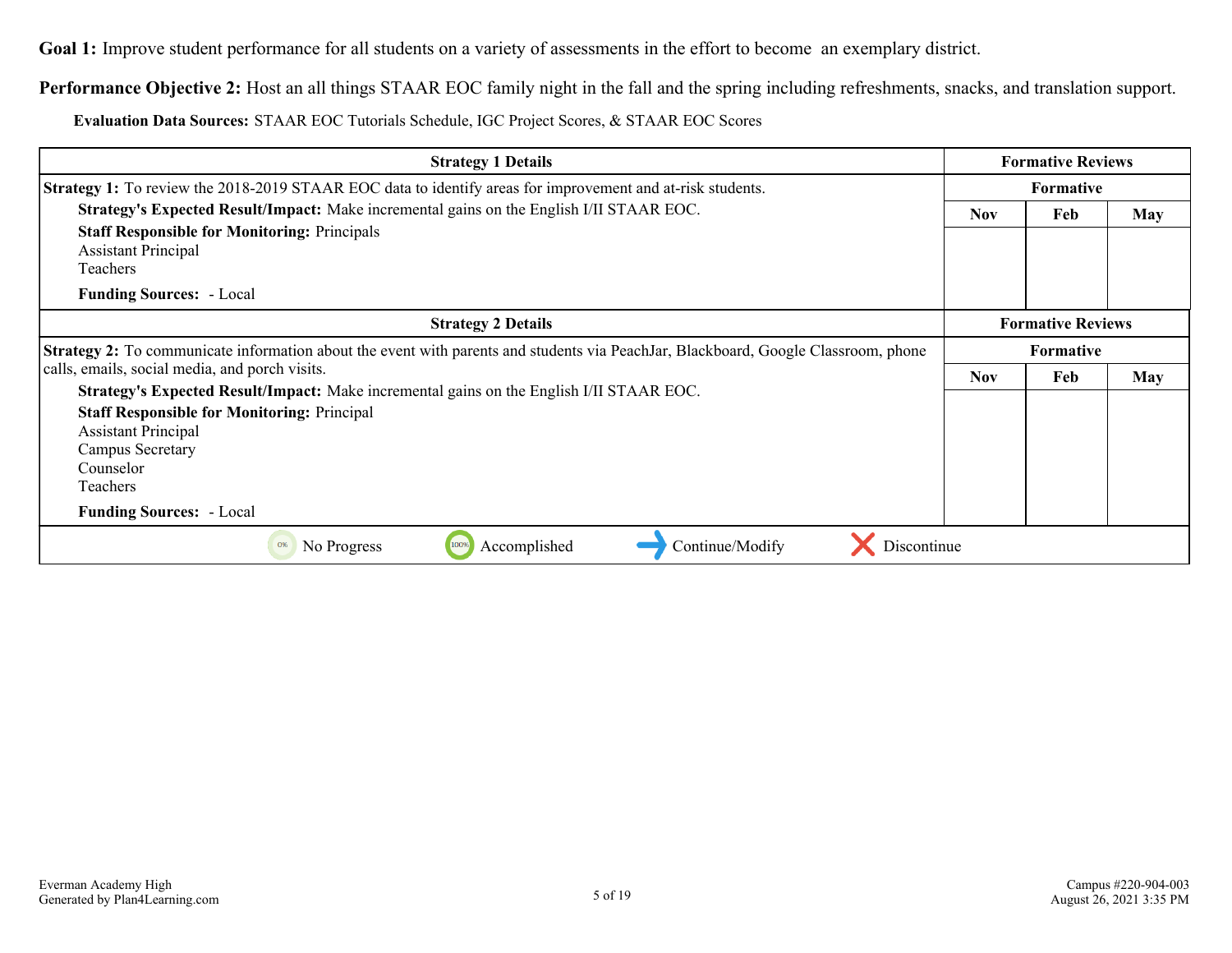**Goal 1:** Improve student performance for all students on a variety of assessments in the effort to become an exemplary district.

**Performance Objective 3:** To provide virtual and in person after school and weekend tutorials including headphones to complete online coursework, snacks, breakfast, and lunch with translation support.

| <b>Strategy 1 Details</b>                                                                                                           |                  | <b>Formative Reviews</b> |     |
|-------------------------------------------------------------------------------------------------------------------------------------|------------------|--------------------------|-----|
| <b>Strategy 1:</b> To review the 2018-2019 US History STAAR EOC data to identify areas for improvement and at-risk students.        | <b>Formative</b> |                          |     |
| Strategy's Expected Result/Impact: Make incremental gains on the US History STAAR EOC.                                              | <b>Nov</b>       | Feb                      | May |
| <b>Staff Responsible for Monitoring: Principal</b>                                                                                  |                  |                          |     |
| <b>Assistant Principal</b>                                                                                                          |                  |                          |     |
| Teachers                                                                                                                            |                  |                          |     |
| <b>Strategy 2 Details</b>                                                                                                           |                  | <b>Formative Reviews</b> |     |
| Strategy 2: To communicate tutorial expectations and schedule with parents and students via PeachJar, Blackboard, Google Classroom, |                  | <b>Formative</b>         |     |
| phone calls, emails, social media, and porch visits.                                                                                | <b>Nov</b>       | Feb                      | May |
| Strategy's Expected Result/Impact: Make incremental gains on the US History STAAR EOC.                                              |                  |                          |     |
| <b>Staff Responsible for Monitoring: Principal</b>                                                                                  |                  |                          |     |
| <b>Assistant Principal</b>                                                                                                          |                  |                          |     |
| Campus Secretary                                                                                                                    |                  |                          |     |
| Counselor                                                                                                                           |                  |                          |     |
| <b>Teachers</b>                                                                                                                     |                  |                          |     |
| Continue/Modify<br>Accomplished<br>0%<br>No Progress<br>Discontinue                                                                 |                  |                          |     |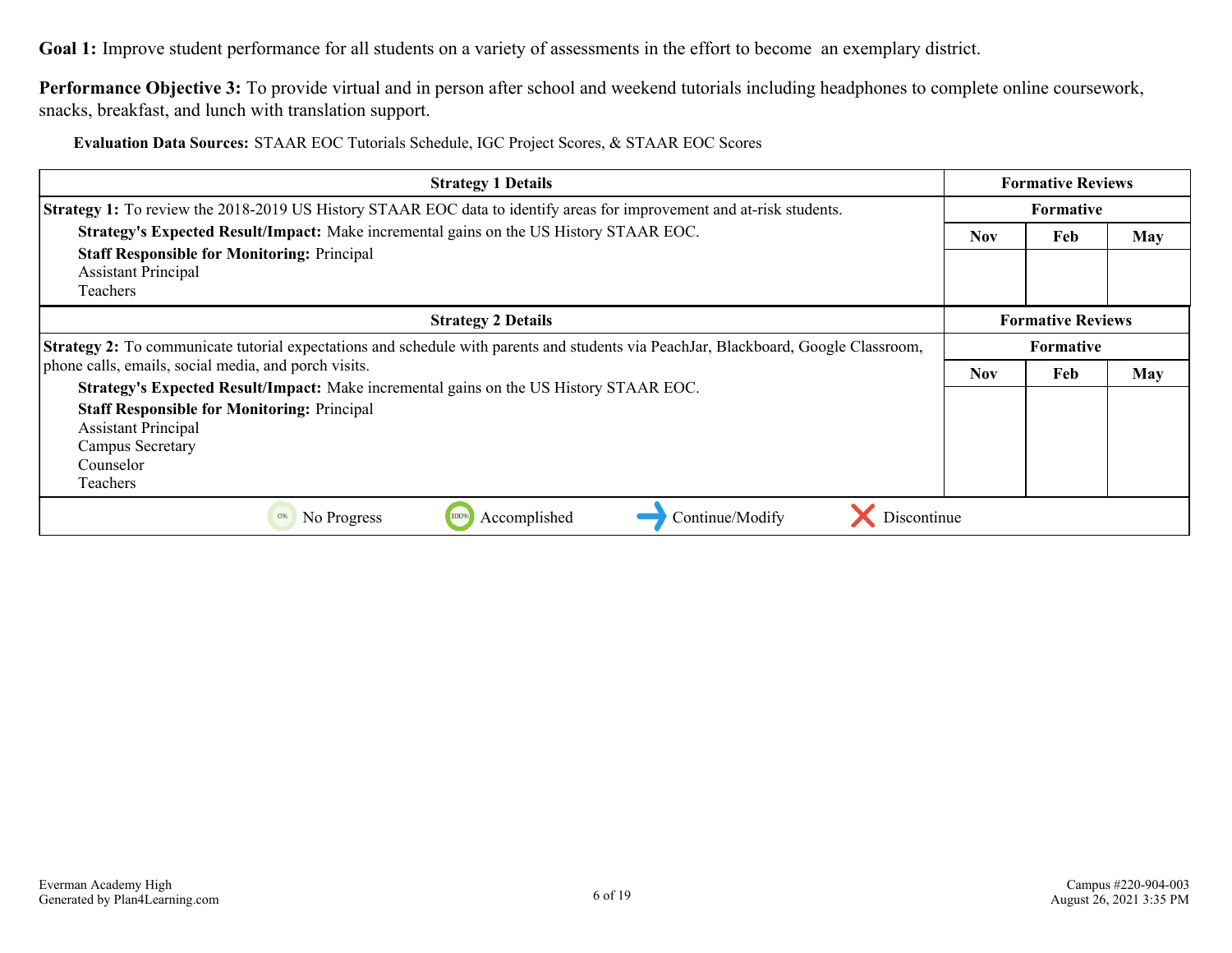**Goal 1:** Improve student performance for all students on a variety of assessments in the effort to become an exemplary district.

**Performance Objective 4:** To seek supplemental instructional support from an outside provider as deemed appropriate.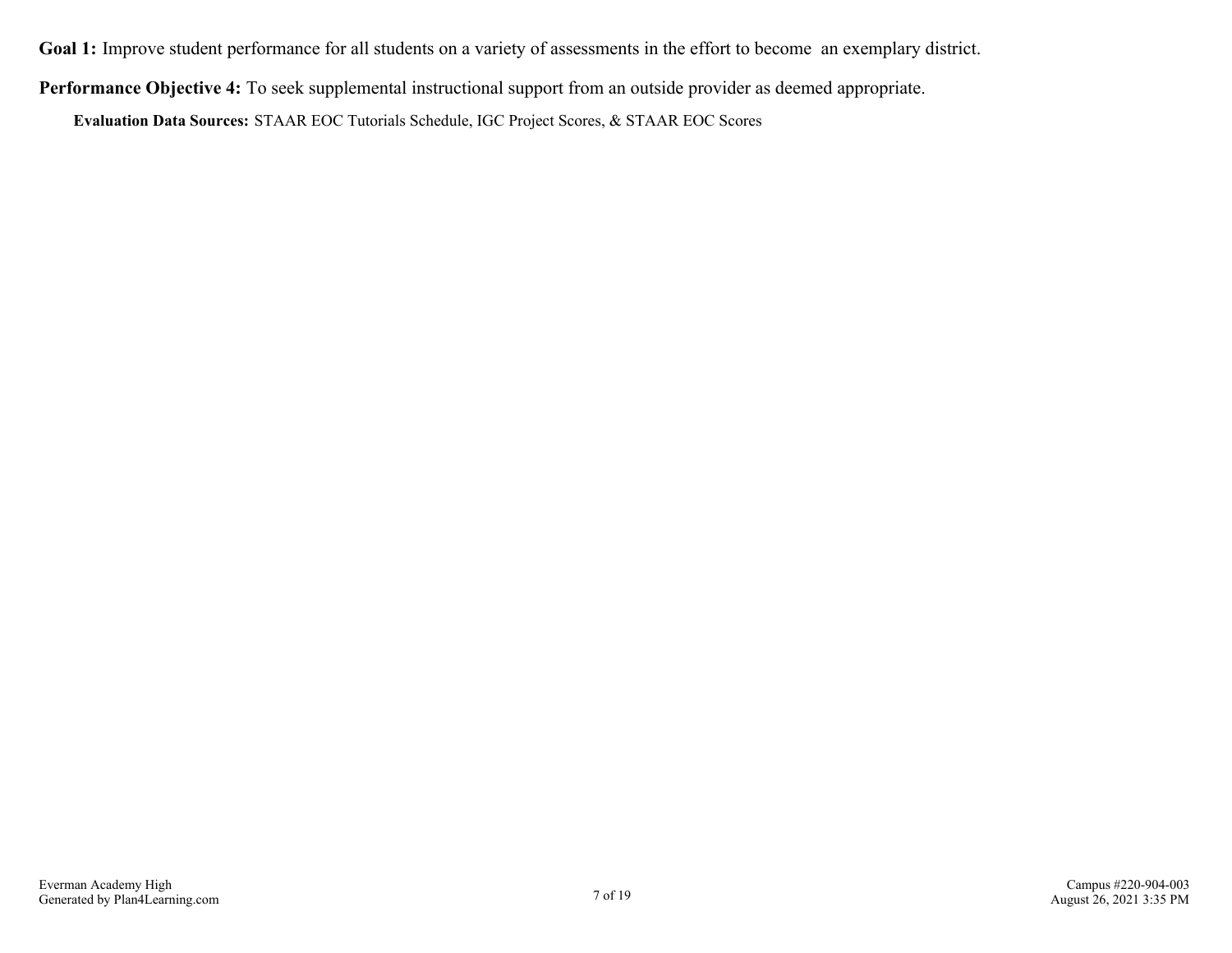<span id="page-7-0"></span>**Performance Objective 1:** To host an EL Night of the Stars Parent Night in October from 6:00 pm-7:00 pm with snacks, refreshments, and translation support. Also, families will receive virtual learning school supplies in the Parent Center.

| <b>Strategy 1 Details</b>                                                                                                                                                                                                                                                                                                                          |            | <b>Formative Reviews</b> |            |  |
|----------------------------------------------------------------------------------------------------------------------------------------------------------------------------------------------------------------------------------------------------------------------------------------------------------------------------------------------------|------------|--------------------------|------------|--|
| Strategy 1: Communicate with parents and students about the event via Peachjar, Blackboard, phone calls, emails, and text messages with                                                                                                                                                                                                            |            | Formative                |            |  |
| translation support in-person conferences in the Parent Center.<br>Strategy's Expected Result/Impact: To make incremental gains in increasing parent and community engagement.<br><b>Staff Responsible for Monitoring: Principal</b><br><b>Assistant Principal</b><br>Campus Secretary<br>Counselor<br>Teachers<br><b>Funding Sources: - Local</b> | <b>Nov</b> | Feb                      | May        |  |
| <b>Strategy 2 Details</b>                                                                                                                                                                                                                                                                                                                          |            | <b>Formative Reviews</b> |            |  |
| Strategy 2: Communicate with parents and students about the event by conducting porch visits and in-person conferences in the Parent<br>Center to address with translation support.                                                                                                                                                                | Formative  |                          |            |  |
| Strategy's Expected Result/Impact: To make incremental gains in increasing parent and community engagement.<br><b>Staff Responsible for Monitoring: Principal</b><br><b>Assistant Principal</b><br>Campus Secretary<br>Counselor<br>Teachers<br><b>Funding Sources: - Local</b>                                                                    | <b>Nov</b> | Feb                      | May        |  |
| <b>Strategy 3 Details</b>                                                                                                                                                                                                                                                                                                                          |            | <b>Formative Reviews</b> |            |  |
| Strategy 3: Conduct administrative team EL porch visits and in person conferences in the Parent Center to provide information about the                                                                                                                                                                                                            |            | <b>Formative</b>         |            |  |
| program and available services.<br>Strategy's Expected Result/Impact: To make incremental gains in increasing parent and community engagement.<br><b>Staff Responsible for Monitoring: Principal</b><br><b>Assistant Principal</b><br>Campus Secretary<br>Counselor<br>Teachers<br><b>Funding Sources: - Local</b>                                 | <b>Nov</b> | Feb                      | <b>May</b> |  |
| Discontinue<br>100%<br>Accomplished<br>Continue/Modify<br>No Progress<br>0%                                                                                                                                                                                                                                                                        |            |                          |            |  |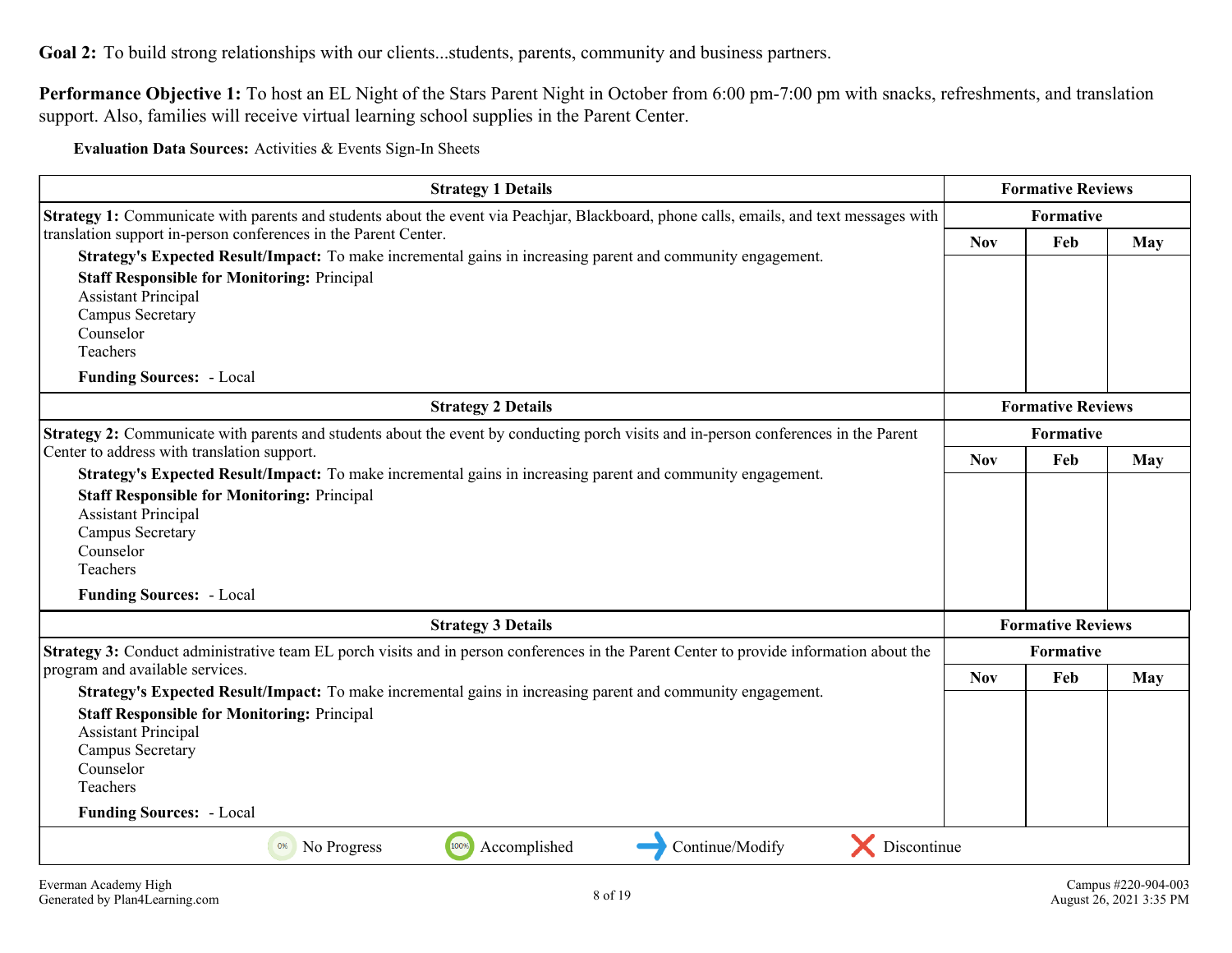**Performance Objective 2:** To host Saturday Restorative Practice circles for both Academy and DAEP students and their families in the Parent Center including breakfast and snacks with translation support.

| <b>Strategy 1 Details</b>                                                                                                                                                                                                                                                                                                                                      | <b>Formative Reviews</b> |                  |            |
|----------------------------------------------------------------------------------------------------------------------------------------------------------------------------------------------------------------------------------------------------------------------------------------------------------------------------------------------------------------|--------------------------|------------------|------------|
| <b>Strategy 1:</b> 1. Communicate with parents and students about the event via Peachjar, Blackboard, phone calls, emails, and text messages                                                                                                                                                                                                                   | Formative                |                  |            |
| with translation support in-person conferences in the Parent Center.<br>Strategy's Expected Result/Impact: To make incremental gains in increasing parent and community engagement.<br><b>Staff Responsible for Monitoring: Principal</b><br><b>Assistant Principal</b><br><b>Campus Secretary</b><br>Counselor<br>Teachers<br><b>Funding Sources:</b> - Local | <b>Nov</b>               | Feb              | <b>May</b> |
|                                                                                                                                                                                                                                                                                                                                                                |                          |                  |            |
| <b>Strategy 2 Details</b>                                                                                                                                                                                                                                                                                                                                      | <b>Formative Reviews</b> |                  |            |
| <b>Strategy 2:</b> Communicate with parents and students about the event by conducting porch visits and in person conferences in the Parent                                                                                                                                                                                                                    |                          | <b>Formative</b> |            |
| Center to address with translation support.<br>Strategy's Expected Result/Impact: To make incremental gains in increasing parent and community engagement.                                                                                                                                                                                                     | <b>Nov</b>               | Feb              | <b>May</b> |
| <b>Staff Responsible for Monitoring: Principal</b><br><b>Assistant Principal</b><br>Campus Secretary<br>Counselor<br>Teachers                                                                                                                                                                                                                                  |                          |                  |            |
|                                                                                                                                                                                                                                                                                                                                                                |                          |                  |            |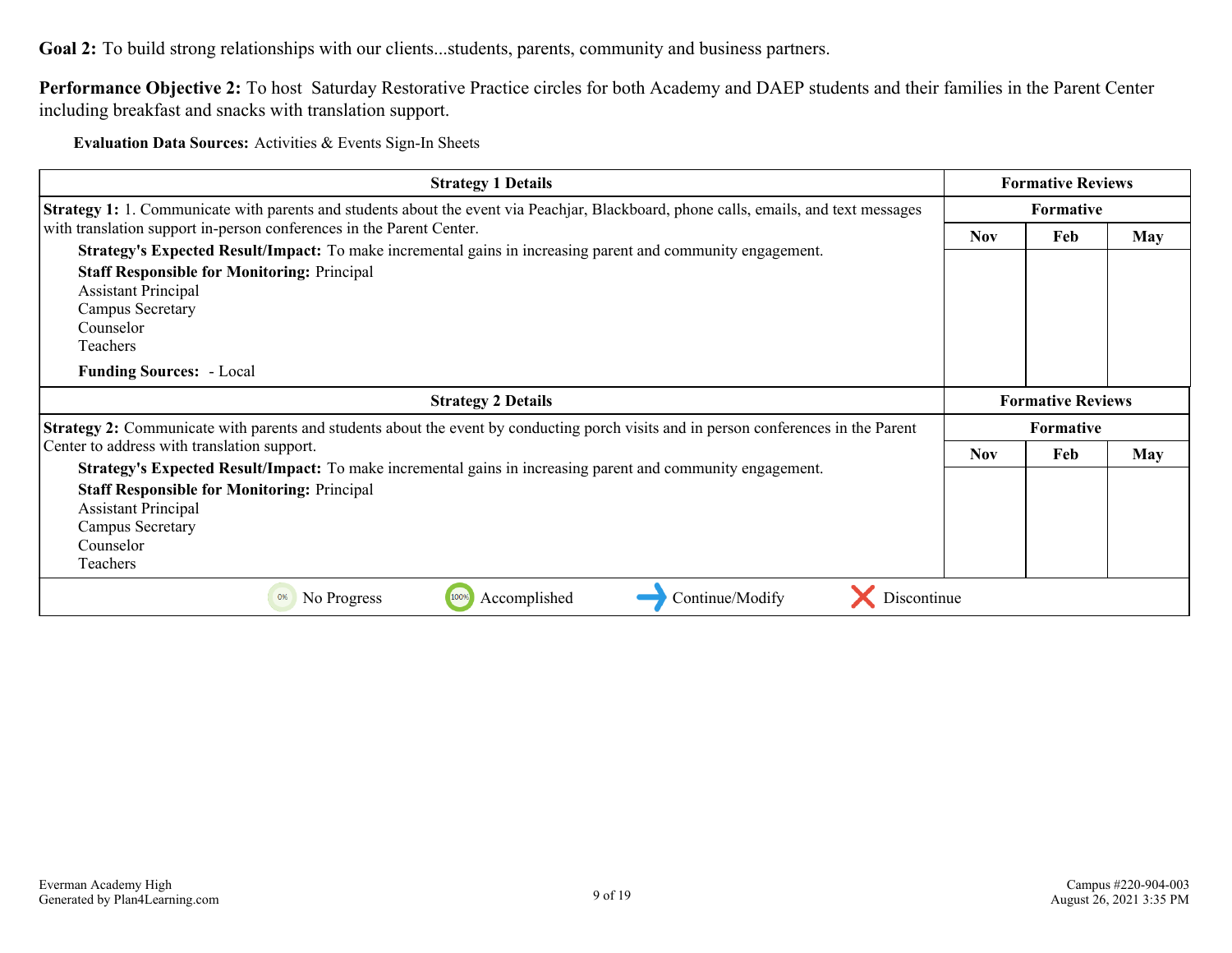**Performance Objective 3:** To host a FASFA/TASFA Family Night fall and early spring in the Parent Center including snacks, refreshments, and translation support.

| <b>Strategy 1 Details</b>                                                                                                                                                                                                                                                                                                                          |                  | <b>Formative Reviews</b> |            |  |
|----------------------------------------------------------------------------------------------------------------------------------------------------------------------------------------------------------------------------------------------------------------------------------------------------------------------------------------------------|------------------|--------------------------|------------|--|
| Strategy 1: Communicate with parents and students about the event via Peachjar, Blackboard, phone calls, emails, and text messages with                                                                                                                                                                                                            |                  | <b>Formative</b>         |            |  |
| translation support in-person conferences in the Parent Center.<br>Strategy's Expected Result/Impact: To make incremental gains in increasing parent and community engagement.<br><b>Staff Responsible for Monitoring: Principal</b><br><b>Assistant Principal</b><br>Campus Secretary<br>Counselor<br>Teachers<br><b>Funding Sources: - Local</b> | <b>Nov</b>       | Feb                      | <b>May</b> |  |
| <b>Strategy 2 Details</b>                                                                                                                                                                                                                                                                                                                          |                  | <b>Formative Reviews</b> |            |  |
| <b>Strategy 2:</b> Communicate with parents and students about the event by conducting porch visits and in person conference in the Parent                                                                                                                                                                                                         | <b>Formative</b> |                          |            |  |
| Center to address with translation support.<br>Strategy's Expected Result/Impact: To make incremental gains in increasing parent and community engagement.                                                                                                                                                                                         | <b>Nov</b>       | Feb                      | <b>May</b> |  |
| <b>Staff Responsible for Monitoring: Principal</b><br><b>Assistant Principal</b><br>Campus Secretary<br>Counselor<br>Teachers                                                                                                                                                                                                                      |                  |                          |            |  |
| <b>Funding Sources: - Local</b>                                                                                                                                                                                                                                                                                                                    |                  |                          |            |  |
| 100%<br>Accomplished<br>Continue/Modify<br>Discontinue<br>No Progress<br>0%                                                                                                                                                                                                                                                                        |                  |                          |            |  |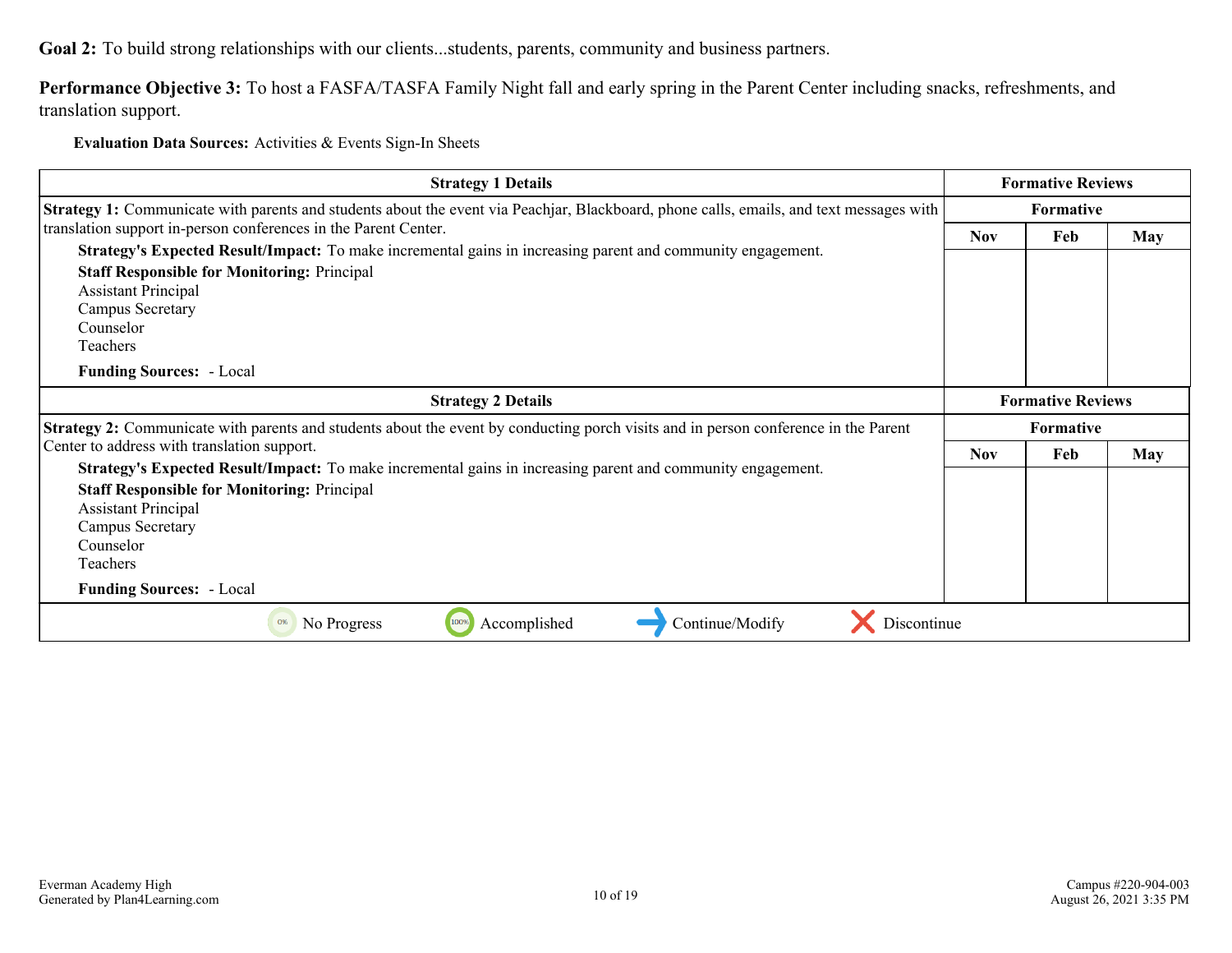**Performance Objective 4:** To host fall/spring College and Career Family Night in the Parent Center with snacks, refreshments, and translation support in November and April from 6:00 pm-7:00 pm.

| <b>Strategy 1 Details</b>                                                                                                                      | <b>Formative Reviews</b> |                          |            |
|------------------------------------------------------------------------------------------------------------------------------------------------|--------------------------|--------------------------|------------|
| <b>Strategy 1:</b> Communicate with parents and students about the event via Peachjar, Blackboard, phone calls, emails, and text messages with | <b>Formative</b>         |                          |            |
| translation support in-person conferences in the Parent Center.                                                                                | <b>Nov</b>               | Feb                      | <b>May</b> |
| Strategy's Expected Result/Impact: To make incremental gains in increasing parent and community engagement.                                    |                          |                          |            |
| <b>Staff Responsible for Monitoring: Principal</b><br><b>Assistant Principal</b>                                                               |                          |                          |            |
| Campus Secretary                                                                                                                               |                          |                          |            |
| Counselor                                                                                                                                      |                          |                          |            |
| <b>Teachers</b>                                                                                                                                |                          |                          |            |
| <b>Strategy 2 Details</b>                                                                                                                      |                          | <b>Formative Reviews</b> |            |
| <b>Strategy 2:</b> Communicate with parents and students about the event by conducting porch visits and in person conferences in the Parent    | <b>Formative</b>         |                          |            |
| Center to address with translation support.                                                                                                    | <b>Nov</b>               | Feb                      | <b>May</b> |
| Strategy's Expected Result/Impact: To make incremental gains in increasing parent and community engagement.                                    |                          |                          |            |
| <b>Staff Responsible for Monitoring: Principal</b>                                                                                             |                          |                          |            |
| <b>Assistant Principal</b>                                                                                                                     |                          |                          |            |
| Campus Secretary<br>Counselor                                                                                                                  |                          |                          |            |
| Teachers                                                                                                                                       |                          |                          |            |
| 100%<br>Discontinue<br>Accomplished<br>Continue/Modify<br>0%<br>No Progress                                                                    |                          |                          |            |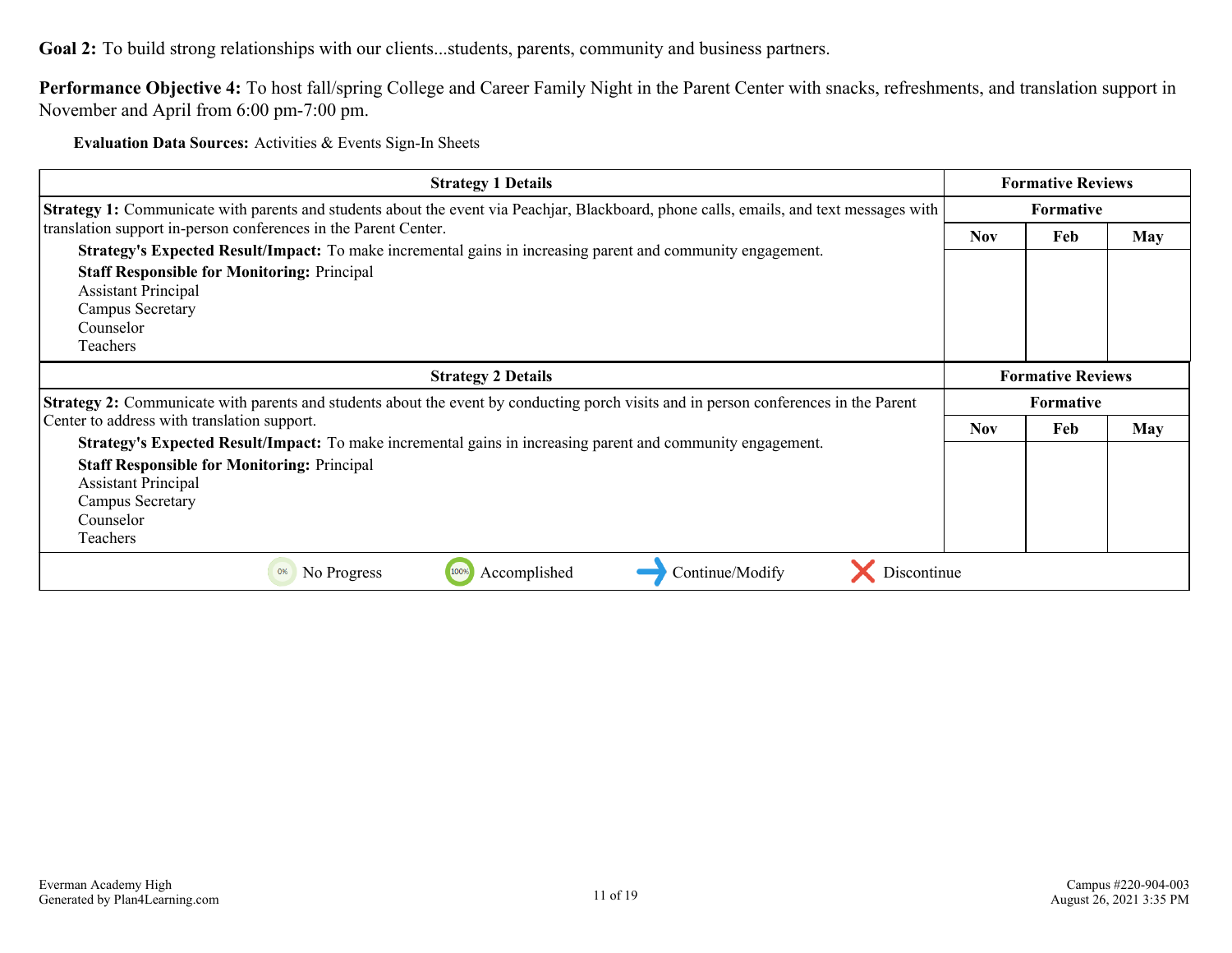<span id="page-11-0"></span>**Performance Objective 1:** Ensure that the surveillance cameras are properly functioning...purchase 55-65 monitors for each administrators office.

**Evaluation Data Sources:** Weekly surveillance monitoring tracking log.

| <b>Strategy 1 Details</b>                                                                                                           | <b>Formative Reviews</b> |                          |            |
|-------------------------------------------------------------------------------------------------------------------------------------|--------------------------|--------------------------|------------|
| <b>Strategy 1:</b> To review the 2018-2019 US History STAAR EOC data to identify areas for improvement and at-risk students.        | <b>Formative</b>         |                          |            |
| Strategy's Expected Result/Impact: Make incremental gains on the English I/II STAAR EOC.                                            | <b>Nov</b>               | <b>May</b>               |            |
| <b>Staff Responsible for Monitoring: Principal</b>                                                                                  |                          |                          |            |
| <b>Assistant Principal</b><br>Teachers                                                                                              |                          |                          |            |
|                                                                                                                                     |                          |                          |            |
| <b>Funding Sources: - Local, - SCE</b>                                                                                              |                          |                          |            |
| <b>Strategy 2 Details</b>                                                                                                           | <b>Formative Reviews</b> |                          |            |
| Strategy 2: To communicate tutorial expectations and schedule with parents and students via PeachJar, Blackboard, Google Classroom, | <b>Formative</b>         |                          |            |
| phone calls, emails, social media, and porch visits.                                                                                | <b>Nov</b>               | Feb                      | <b>May</b> |
| Strategy's Expected Result/Impact: Make incremental gains on the US History STAAR EOC.                                              |                          |                          |            |
| <b>Staff Responsible for Monitoring: Principal</b>                                                                                  |                          |                          |            |
| <b>Assistant Principal</b>                                                                                                          |                          |                          |            |
| Campus Secretary                                                                                                                    |                          |                          |            |
| Counselor                                                                                                                           |                          |                          |            |
| Teachers                                                                                                                            |                          |                          |            |
| <b>Strategy 3 Details</b>                                                                                                           |                          | <b>Formative Reviews</b> |            |
| <b>Strategy 3:</b> To seek supplemental instructional support from an outside provider as deemed appropriate.                       |                          | Formative                |            |
| Strategy's Expected Result/Impact: Make incremental gains on the US History STAAR EOC.                                              | <b>Nov</b>               | Feb                      | May        |
| <b>Staff Responsible for Monitoring: Principal</b><br><b>Assistant Principal</b>                                                    |                          |                          |            |
| 100%<br>Accomplished<br>Continue/Modify<br>Discontinue<br>0%<br>No Progress                                                         |                          |                          |            |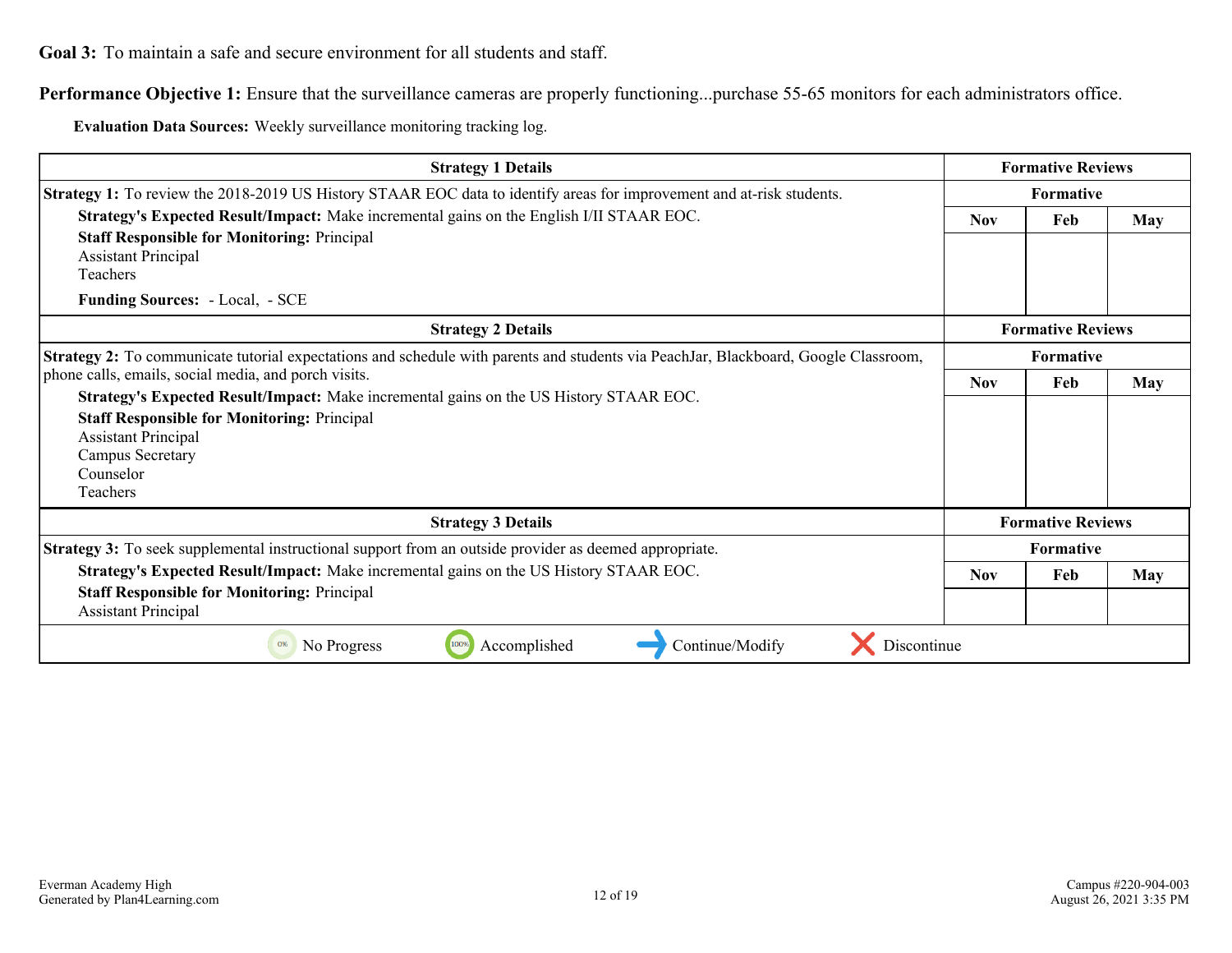**Performance Objective 2:** Create a campus safety committee consisting of an administrator, professional staff, and paraprofessional staff.

**Evaluation Data Sources:** Campus Safety Committee Documents

| <b>Strategy 1 Details</b>                                                                                                      |     | <b>Formative Reviews</b> |     |
|--------------------------------------------------------------------------------------------------------------------------------|-----|--------------------------|-----|
| <b>Strategy 1:</b> To review the 2018-2019 English I/II STAAR EOC data to identify areas for improvement and at-risk students. |     | Formative                |     |
| Strategy's Expected Result/Impact: Make incremental gains on the US History STAAR EOC.                                         | Nov | Feb                      | May |
| <b>Staff Responsible for Monitoring: Principal</b><br>Teachers<br>Counselors :                                                 |     |                          |     |
| <b>Funding Sources: - SCE</b>                                                                                                  |     |                          |     |
| Discontinue<br>Continue/Modify<br>Accomplished<br>No Progress<br>100%<br>0%                                                    |     |                          |     |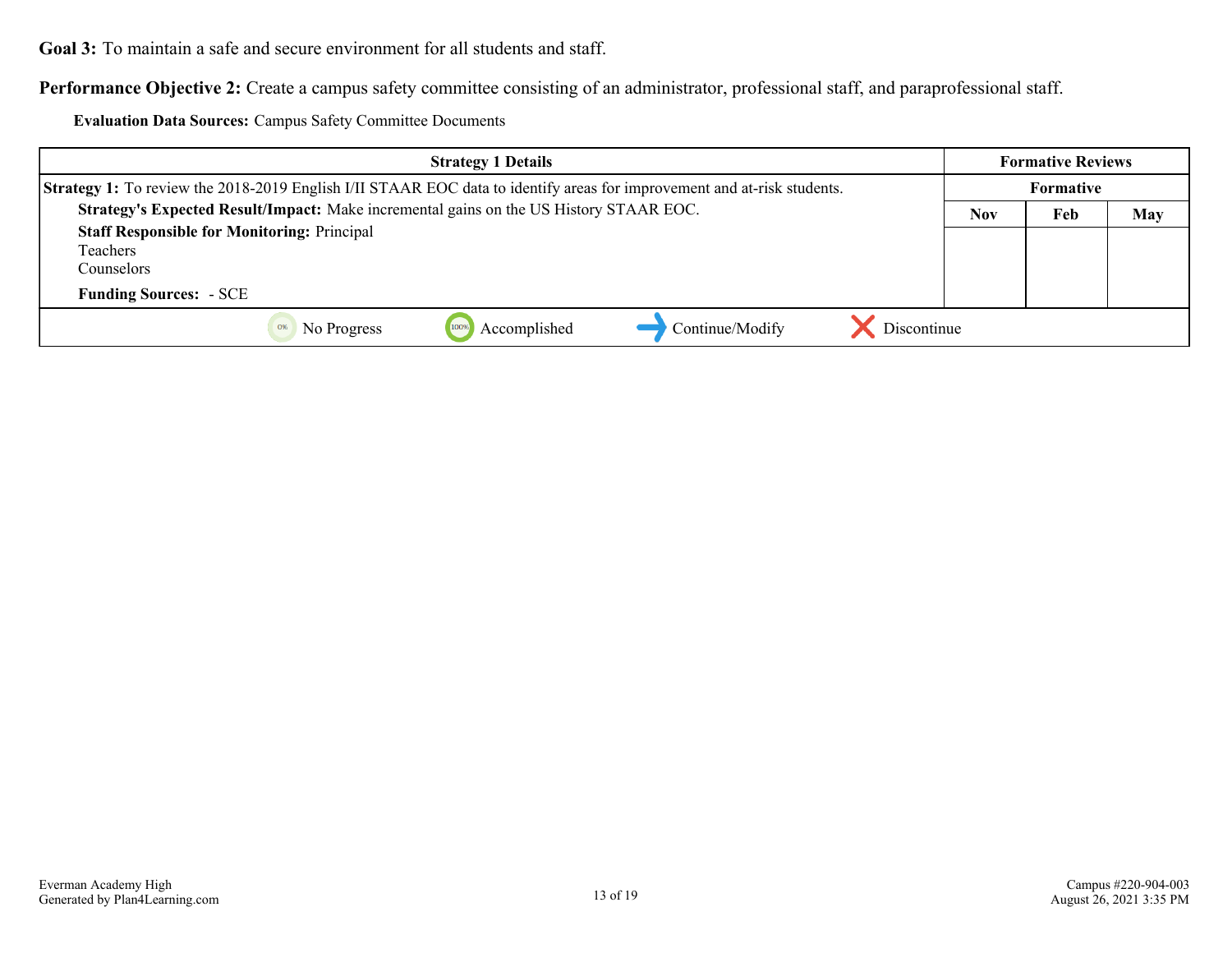**Performance Objective 3:** Provide safety training at the beginning of the school year.

**Evaluation Data Sources:** Safety training sign-in sheets.

| <b>Strategy 1 Details</b>                                                                                                                                                                                                                                                                                   |            | <b>Formative Reviews</b> |     |  |
|-------------------------------------------------------------------------------------------------------------------------------------------------------------------------------------------------------------------------------------------------------------------------------------------------------------|------------|--------------------------|-----|--|
| <b>Strategy 1:</b> To review the 2018-2019 English I/II STAAR EOC data to identify areas for improvement and at-risk students.                                                                                                                                                                              |            | Formative                |     |  |
| Strategy's Expected Result/Impact: Make incremental gains on the English and US History STAAR EOC exams.<br><b>Staff Responsible for Monitoring: Principal</b><br>Teachers<br>Counselors                                                                                                                    | <b>Nov</b> | Feb                      | May |  |
| <b>Funding Sources: - Local</b>                                                                                                                                                                                                                                                                             |            |                          |     |  |
| <b>Strategy 2 Details</b>                                                                                                                                                                                                                                                                                   |            | <b>Formative Reviews</b> |     |  |
| Strategy 2: Communicate with parents and students about the event via Peachjar, Blackboard, phone calls, emails, and text messages with                                                                                                                                                                     | Formative  |                          |     |  |
| translation support.<br>Strategy's Expected Result/Impact: Make incremental gains on the English and US History STAAR EOC exams.<br><b>Staff Responsible for Monitoring: Principal</b><br><b>Assistant Principal</b><br><b>Campus Secretary</b><br>Counselor<br>Teachers<br><b>Funding Sources: - Local</b> | <b>Nov</b> | Feb                      | May |  |
| <b>Strategy 3 Details</b>                                                                                                                                                                                                                                                                                   |            | <b>Formative Reviews</b> |     |  |
| Strategy 3: Communicate with parents and students about the event by conducting porch visits to address with translation support.                                                                                                                                                                           |            | Formative                |     |  |
| Strategy's Expected Result/Impact: Make incremental gains on the English and US History STAAR EOC exams.<br><b>Staff Responsible for Monitoring: Principal</b><br><b>Assistant Principal</b><br>Campus Secretary<br>Counselor<br>Teachers                                                                   | <b>Nov</b> | Feb                      | May |  |
| Discontinue<br>100%<br>Accomplished<br>Continue/Modify<br>No Progress<br>0%                                                                                                                                                                                                                                 |            |                          |     |  |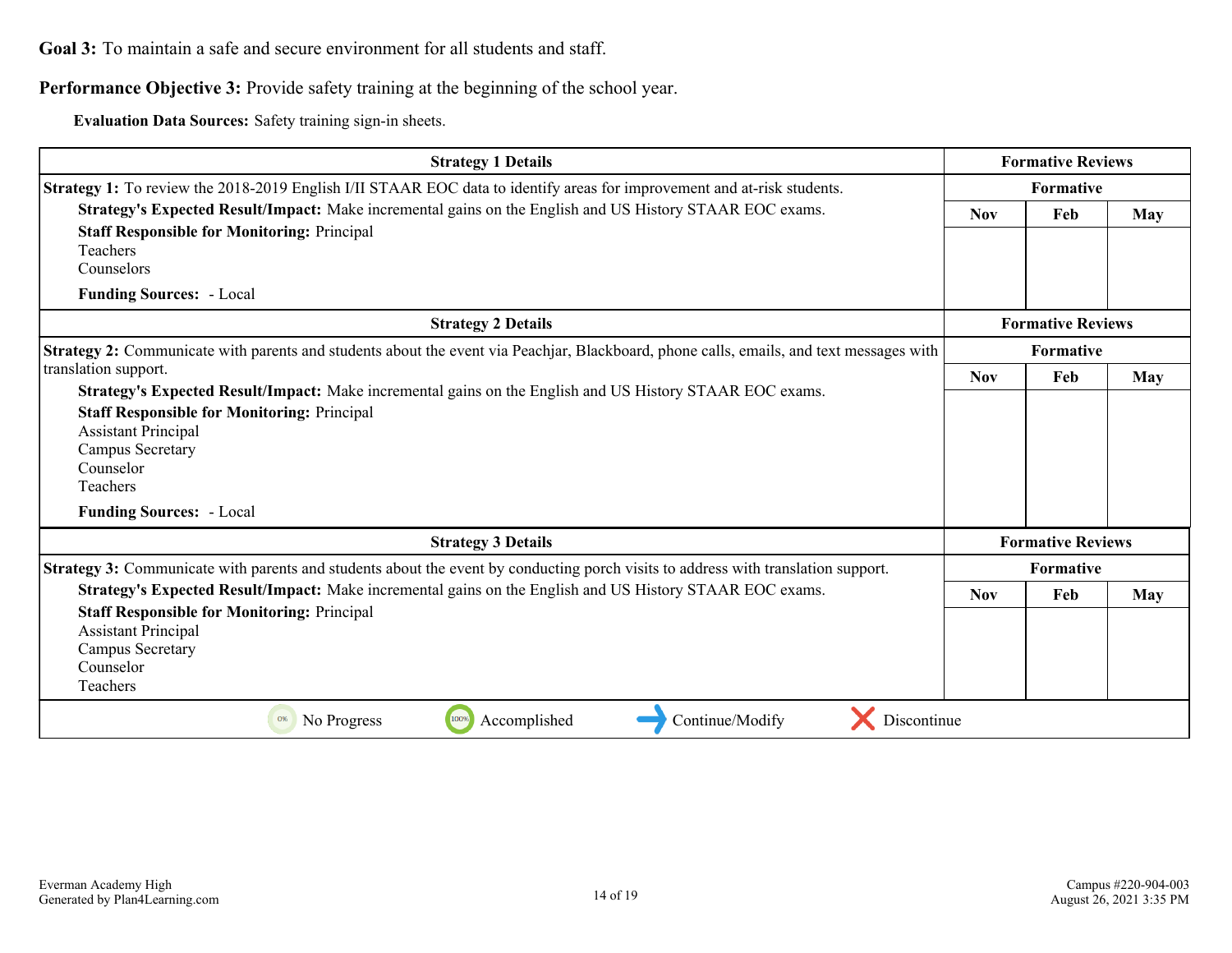**Performance Objective 4:** To seek supplemental instructional support from an outside provider as deemed appropriate.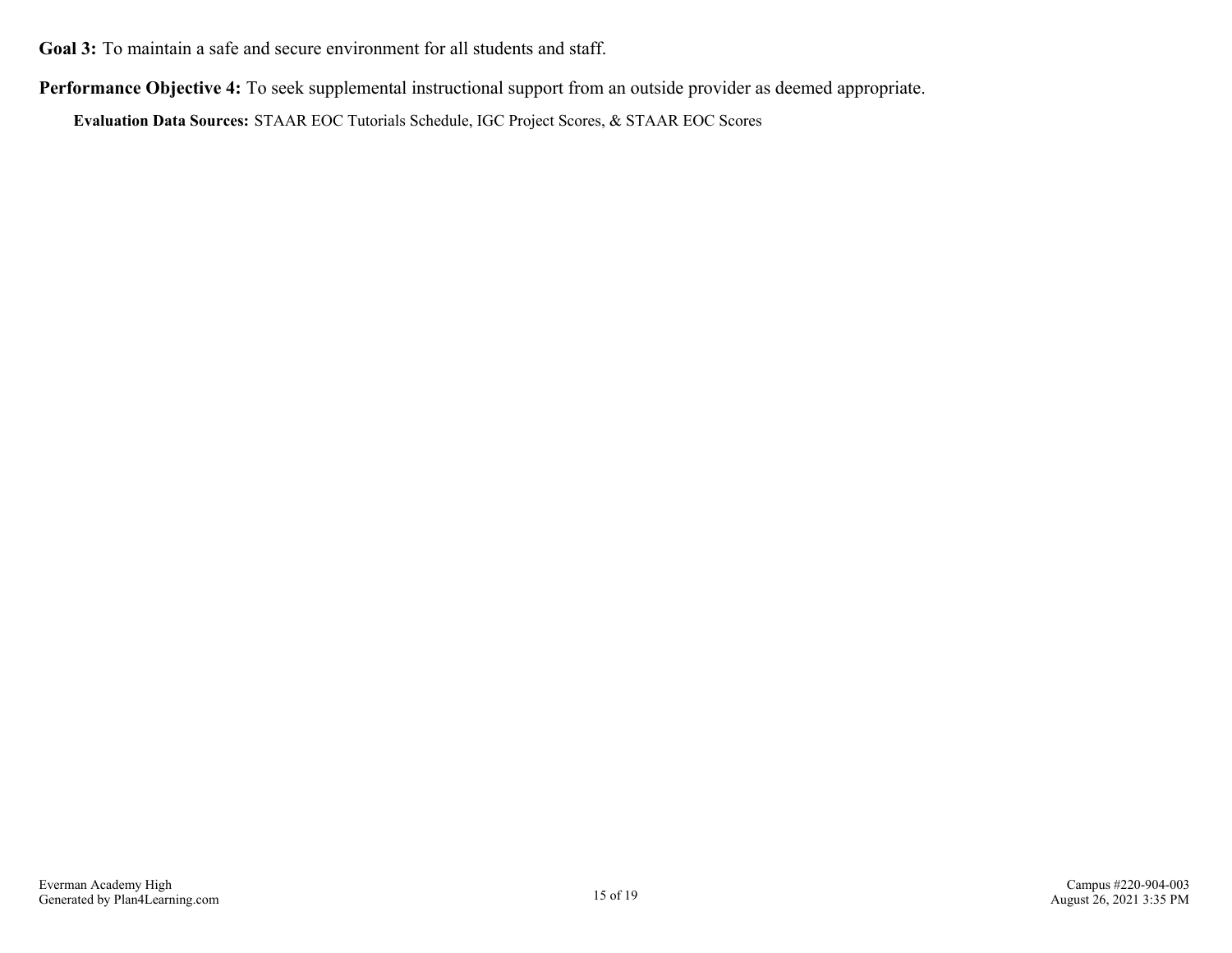<span id="page-15-0"></span>**Goal 4:** To continually focus on the improvement of student attendance and the decline of the dropout rate.

**Performance Objective 1:** To effectively monitor the daily average attendance of the campus and every student.

**Evaluation Data Sources:** Entity Average Daily Report, Skyward Communication Log, & EAHS Communication Log

| <b>Strategy 1 Details</b>                                                                                | <b>Formative Reviews</b> |                          |            |
|----------------------------------------------------------------------------------------------------------|--------------------------|--------------------------|------------|
| Strategy 1: To conduct daily attendance phone calls, emails, and text messages with translation support. | Formative                |                          |            |
| Strategy's Expected Result/Impact: Make incremental gains in the student attendance rate.                |                          | Feb                      | <b>May</b> |
| <b>Staff Responsible for Monitoring: Principal</b>                                                       |                          |                          |            |
| <b>Assistant Principal</b>                                                                               |                          |                          |            |
| Campus Secretary                                                                                         |                          |                          |            |
| Counselor                                                                                                |                          |                          |            |
| Teachers                                                                                                 |                          |                          |            |
| - Comprehensive Support Strategy - Additional Targeted Support Strategy                                  |                          |                          |            |
| <b>Funding Sources: - SCE</b>                                                                            |                          |                          |            |
| <b>Strategy 2 Details</b>                                                                                |                          | <b>Formative Reviews</b> |            |
| Strategy 2: To conduct parent/student conference to address 3-5 absences with translation support.       |                          | Formative                |            |
| Strategy's Expected Result/Impact: Make incremental gains in the student attendance rate.                | <b>Nov</b>               | Feb                      | May        |
| <b>Staff Responsible for Monitoring: Principal</b>                                                       |                          |                          |            |
| <b>Assistant Principal</b>                                                                               |                          |                          |            |
| Campus Secretary                                                                                         |                          |                          |            |
| Counselors                                                                                               |                          |                          |            |
| Teachers                                                                                                 |                          |                          |            |
| Funding Sources: - SCE, - Title I-A                                                                      |                          |                          |            |
| <b>Strategy 3 Details</b>                                                                                |                          | <b>Formative Reviews</b> |            |
| <b>Strategy 3:</b> To conduct porch visits to address 3-8 absences with translation support.             |                          | <b>Formative</b>         |            |
| Strategy's Expected Result/Impact: Make incremental gains in the student attendance rate.                | <b>Nov</b>               | Feb                      | <b>May</b> |
| <b>Staff Responsible for Monitoring: Principal</b>                                                       |                          |                          |            |
| <b>Assistant Principal</b>                                                                               |                          |                          |            |
| Campus Secretary                                                                                         |                          |                          |            |
| Counselor                                                                                                |                          |                          |            |
| Teachers                                                                                                 |                          |                          |            |
| Funding Sources: - SCE, - Local                                                                          |                          |                          |            |
| Discontinue<br>Accomplished<br>Continue/Modify<br>100%<br>0%<br>No Progress                              |                          |                          |            |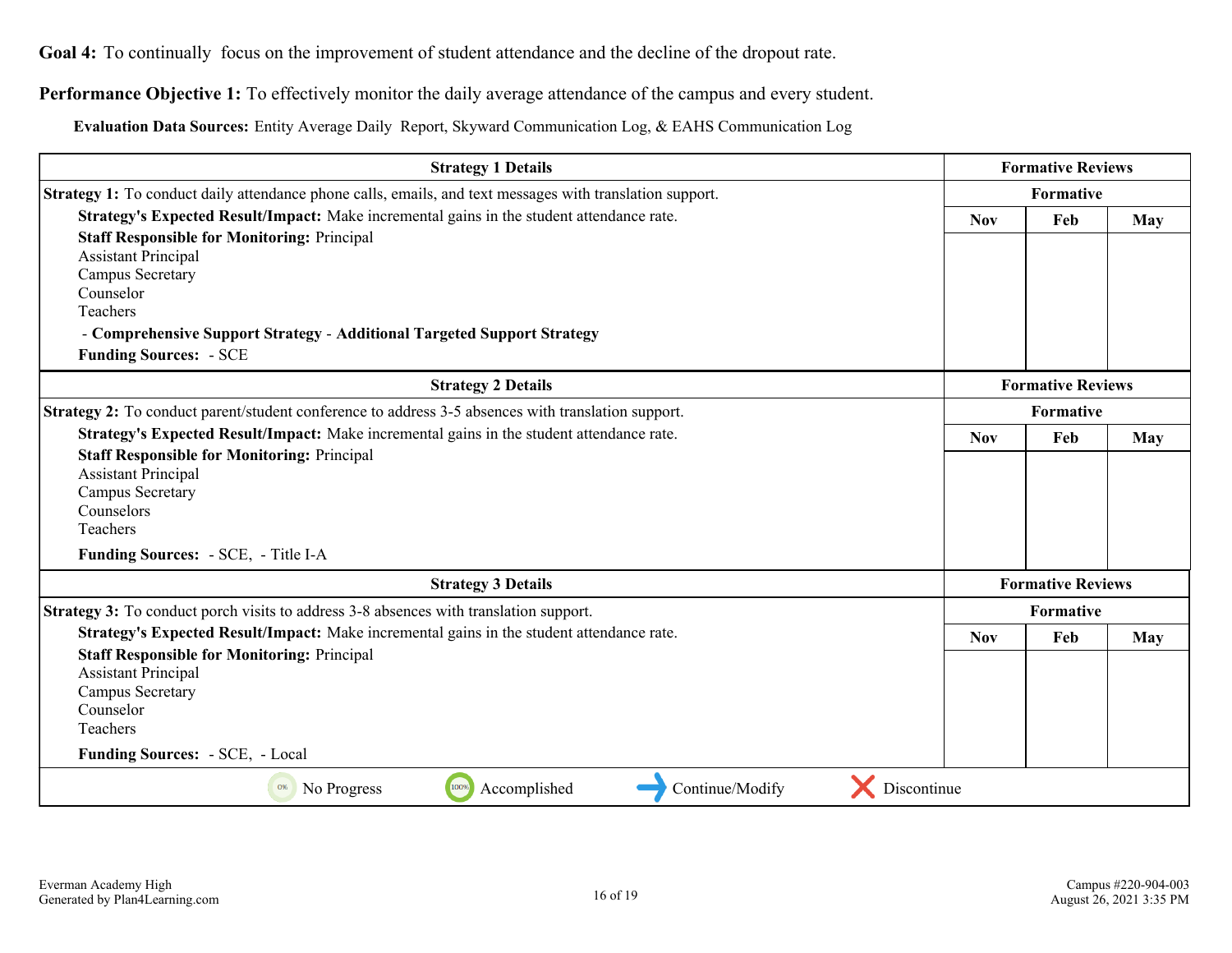<span id="page-16-0"></span>Goal 5: To maintain facilities in a quality, cost-effective manner.

#### **Performance Objective 1:** Utilize district resources efficiently and equitably.

**Evaluation Data Sources:** Secure 1 discretionary grant funding source.

| <b>Strategy 1 Details</b>                                                                                      |                          |     | <b>Formative Reviews</b> |  |  |
|----------------------------------------------------------------------------------------------------------------|--------------------------|-----|--------------------------|--|--|
| <b>Strategy 1:</b> Enhance the aesthetics of the campus by having artwork done throughout the campus.          |                          |     | <b>Formative</b>         |  |  |
| Strategy's Expected Result/Impact: Foster an environment that is conducive to effective teaching and learning. |                          |     | May                      |  |  |
| <b>Staff Responsible for Monitoring: Principal</b><br><b>Funding Sources:</b> - Local, - State Grants          |                          |     |                          |  |  |
| <b>Strategy 2 Details</b>                                                                                      | <b>Formative Reviews</b> |     |                          |  |  |
| Strategy 2: Secure funds to replace student and teacher work station chairs.                                   |                          |     | <b>Formative</b>         |  |  |
| Strategy's Expected Result/Impact: Foster an environment that is conducive to effective teaching and learning. | <b>Nov</b>               | Feb | May                      |  |  |
| <b>Staff Responsible for Monitoring: Prinicpal</b>                                                             |                          |     |                          |  |  |
| Discontinue<br>Accomplished<br>Continue/Modify<br>No Progress<br>100%<br>0%                                    |                          |     |                          |  |  |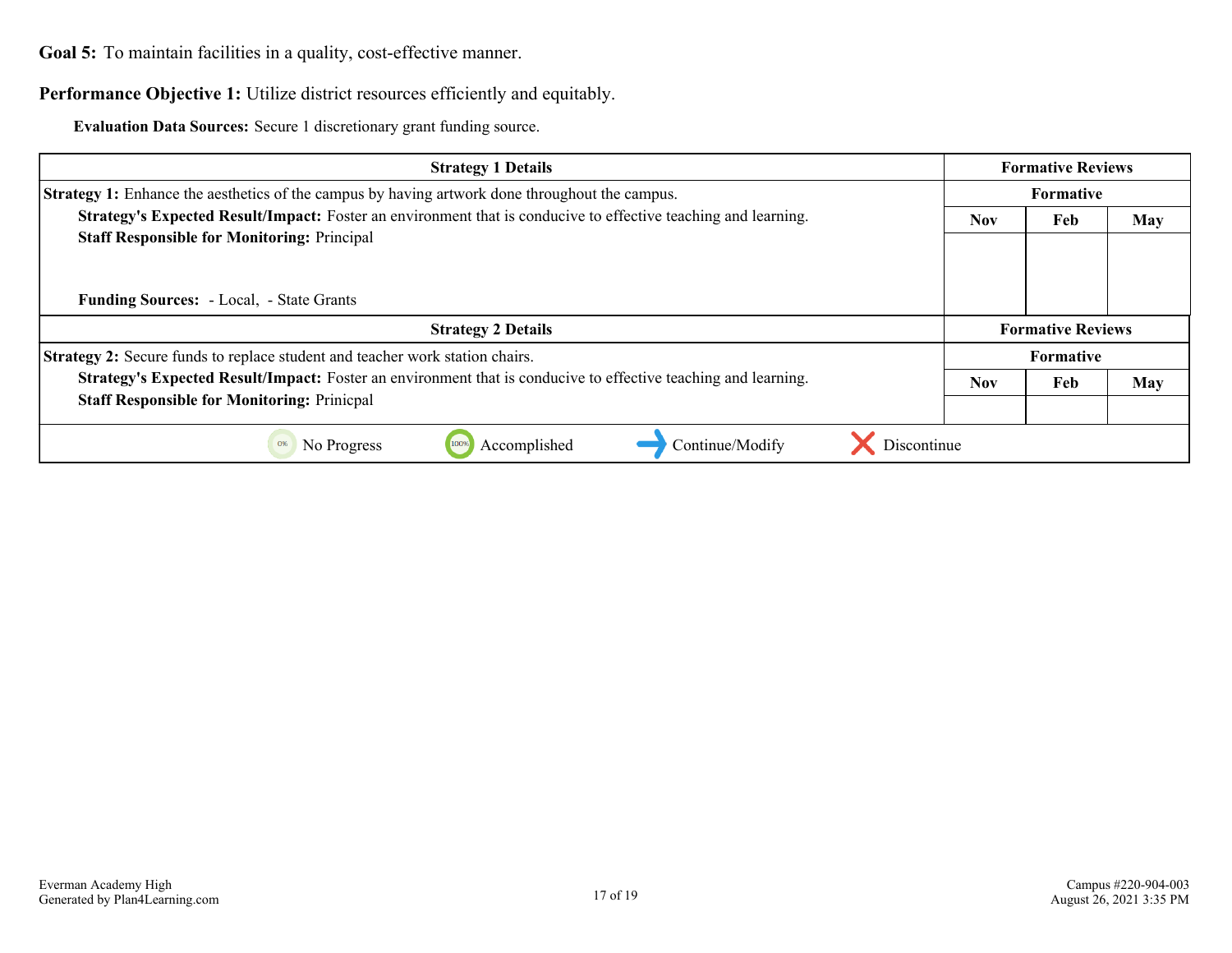<span id="page-17-0"></span>Goal 6: To recruit and retain outstanding faculty, staff, and administrators.

Performance Objective 1: To recruit outstanding faculty, staff, and administrators.

**Evaluation Data Sources:** Maintain 100% highly qualified instructional staff.

| <b>Strategy 1 Details</b>                                                                      | <b>Formative Reviews</b> |     |            |  |  |
|------------------------------------------------------------------------------------------------|--------------------------|-----|------------|--|--|
| <b>Strategy 1:</b> Hire HQ teachers                                                            | <b>Formative</b>         |     |            |  |  |
| <b>Strategy's Expected Result/Impact:</b> Interview sign-in<br>100% HQ                         | <b>Nov</b>               | Feb | <b>May</b> |  |  |
| <b>Staff Responsible for Monitoring: Principal</b>                                             |                          |     |            |  |  |
| <b>Funding Sources: - Local</b>                                                                |                          |     |            |  |  |
| <b>Strategy 2 Details</b>                                                                      | <b>Formative Reviews</b> |     |            |  |  |
| <b>Strategy 2:</b> Implement district wide mentor program to assist with retention of teachers |                          |     | Formative  |  |  |
| <b>Strategy's Expected Result/Impact: Meeting Agenda</b><br>Retention decreased to 12%         | <b>Nov</b>               | Feb | <b>May</b> |  |  |
| Staff Responsible for Monitoring: Director of Professional Development                         |                          |     |            |  |  |
| Discontinue<br>Accomplished<br>Continue/Modify<br>100%<br>0%<br>No Progress                    |                          |     |            |  |  |